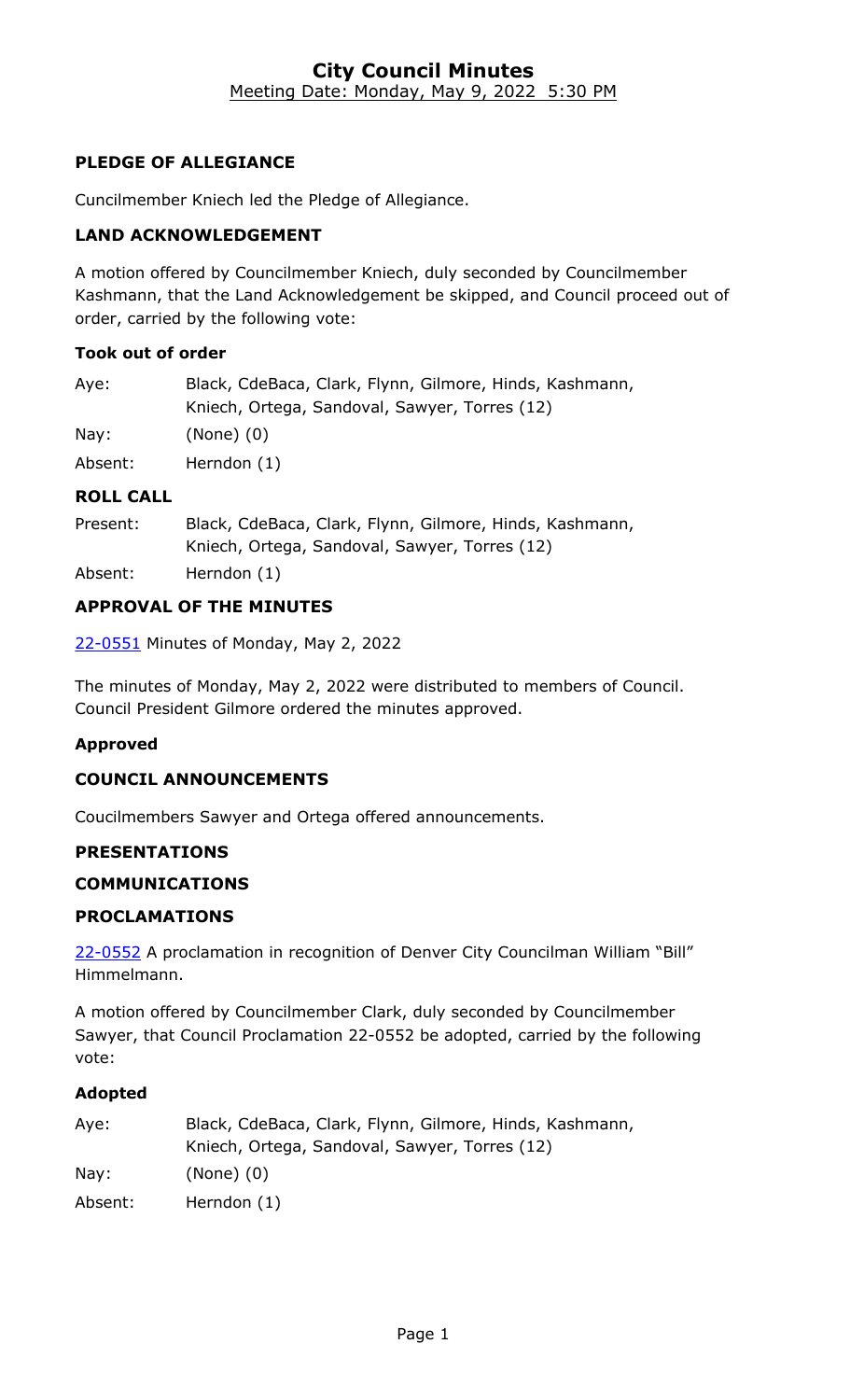# **RECAP OF BILLS TO BE CALLED OUT**

# **BILLS FOR INTRODUCTION**

## **Land Use, Transportation & Infrastructure Committee**

#### 22-0424 **A bill for an ordinance amending the Denver Zoning Code.**

Approves a Denver Zoning Code text amendment to implement the recommendations of the Expanding Housing Affordability project to encourage provision of additional affordable housing beyond mandatory requirements, [transition multiple existing incentive systems in various overlays, encourage on-site](http://denver.legistar.com/gateway.aspx?m=l&id=/matter.aspx?key=21491)  compliance with affordable housing requirements through other incentives, and correct minor errors and omissions from other recently adopted zoning code text amendments. The Committee approved filing this item at its meeting on 4-26-22.

A motion offered by Councilmember Sawyer, duly seconded by Councilmember Torres, that Council Bill 22-0424 be amended in the following particulars: "1. On page 1, line 30, strike 'Clerk File No. 20220052 as filed with the Denver City Clerk on April 27, 2022,' and replace with 'Clerk File No. 20220052A.'" to "1) strike 'E. Vehicle Parking Exemptions for Enhanced Affordable Housing near Multi-Modal Transportation,' and replace with 'E. Vehicle Parking Reductions for Enhanced Affordable Housing near Multi-Modal Transportation' 2) strike '3. Exemption' and replace with '3. Reduction' 3) strike "'exempt from the minimum amount of vehicle parking otherwise required by this Code' and replace with 'subject to an alternative minimum vehicle parking ratio of 0.1 vehicle parking spaces per unit.'" The motion to amend failed to carry by the following vote:

#### **Amended**

| Aye:    | CdeBaca, Ortega, Sawyer (3)                                                    |
|---------|--------------------------------------------------------------------------------|
| Nay:    | Black, Clark, Flynn, Gilmore, Hinds, Kashmann, Kniech,<br>Sandoval, Torres (9) |
| Absent: | Herndon (1)                                                                    |

A motion offered by Councilmember Kniech, duly seconded by Councilmember Hinds, that Council Bill 22-0424 be ordered published, carried by the following vote:

#### **Ordered published with a future required public hearing**

| Aye:    | Black, CdeBaca, Clark, Flynn, Gilmore, Hinds, Kashmann,<br>Kniech, Ortega, Sandoval, Sawyer, Torres (12) |
|---------|----------------------------------------------------------------------------------------------------------|
| Nay:    | $(None)$ $(0)$                                                                                           |
| Absent: | Herndon (1)                                                                                              |

## **BLOCK VOTE**

A motion offered by Councilmember Kniech, duly seconded by Councilmember Flynn, to approve the following items en bloc, carried by the following vote:

#### **Approved the consent agenda**

| Aye:            | Black, CdeBaca, Clark, Flynn, Gilmore, Hinds, Kashmann, |
|-----------------|---------------------------------------------------------|
|                 | Kniech, Ortega, Sandoval, Sawyer, Torres (12)           |
| $\textsf{Nay}:$ | $(None)$ $(0)$                                          |
| Absent:         | Herndon (1)                                             |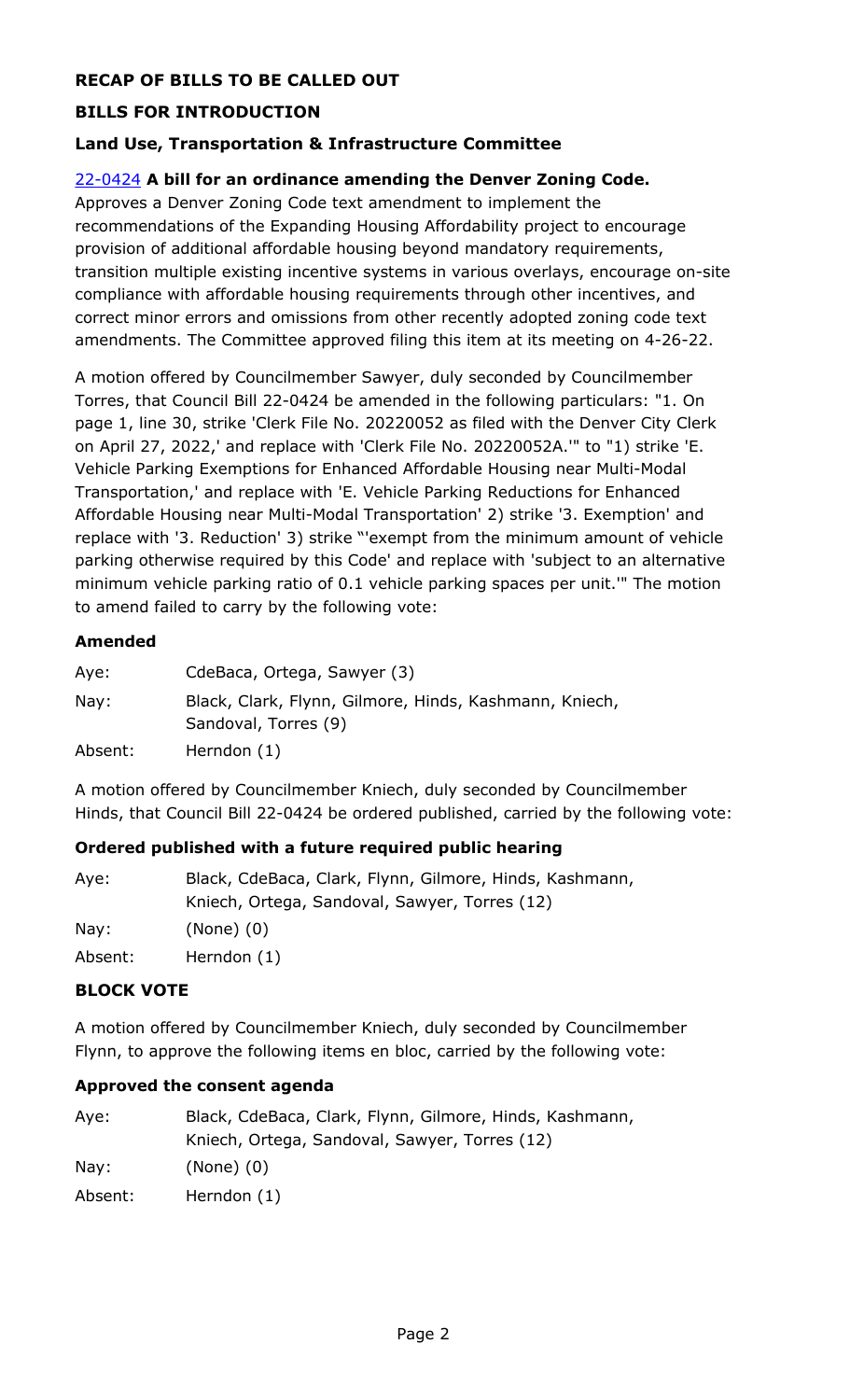## **RESOLUTIONS**

#### **Finance & Governance Committee**

# 22-0436 **A resolution approving a proposed Master Purchase Order between [the City and County of Denver and Barricade Holdings, LLC for the rental of](http://denver.legistar.com/gateway.aspx?m=l&id=/matter.aspx?key=21503)  barricades, traffic control devices and related services.**

Approves a Master Purchase Order with Barricade Holdings, LLC doing business as RDP Barricade Company, for \$4 million and for five (5) years for the rental of barricades, traffic control devices and related services, for use by all city agencies, citywide. Does not include purchase of any equipment. (SC-00006788). The last regularly scheduled Council meeting within the 30-day review period is on 5-23-22. The Committee approved filing this item at its meeting on 4-26-22.

A motion offered by Councilmember Kniech, duly seconded by Councilmember Flynn, that Council Resolution 22-0436 be adopted en bloc, carried by the following vote:

#### **Adopted**

| Aye:    | Black, CdeBaca, Clark, Flynn, Gilmore, Hinds, Kashmann, |
|---------|---------------------------------------------------------|
|         | Kniech, Ortega, Sandoval, Sawyer, Torres (12)           |
| Nay:    | $(None)$ $(0)$                                          |
| Absent: | Herndon (1)                                             |

## 22-0437 **A resolution approving a proposed Master Purchase Order between the City and County of Denver and Yards, LLC for the rental of barricades, traffic control devices and related services.**

Approves a Master Purchase Order with Yards, LLC for \$4 million and for five (5) [years for the rental of barricades, traffic control devices and related services, for use](http://denver.legistar.com/gateway.aspx?m=l&id=/matter.aspx?key=21504)  by all city agencies, citywide. Does not include purchase of any equipment. (SC-00006780). The last regularly scheduled Council meeting within the 30-day review period is on 5-23-22. The Committee approved filing this item at its meeting on 4-26-22.

A motion offered by Councilmember Kniech, duly seconded by Councilmember Flynn, that Council Resolution 22-0437 be adopted en bloc, carried by the following vote:

| Aye:    | Black, CdeBaca, Clark, Flynn, Gilmore, Hinds, Kashmann, |
|---------|---------------------------------------------------------|
|         | Kniech, Ortega, Sandoval, Sawyer, Torres (12)           |
| Nay:    | $(None)$ $(0)$                                          |
| Absent: | Herndon (1)                                             |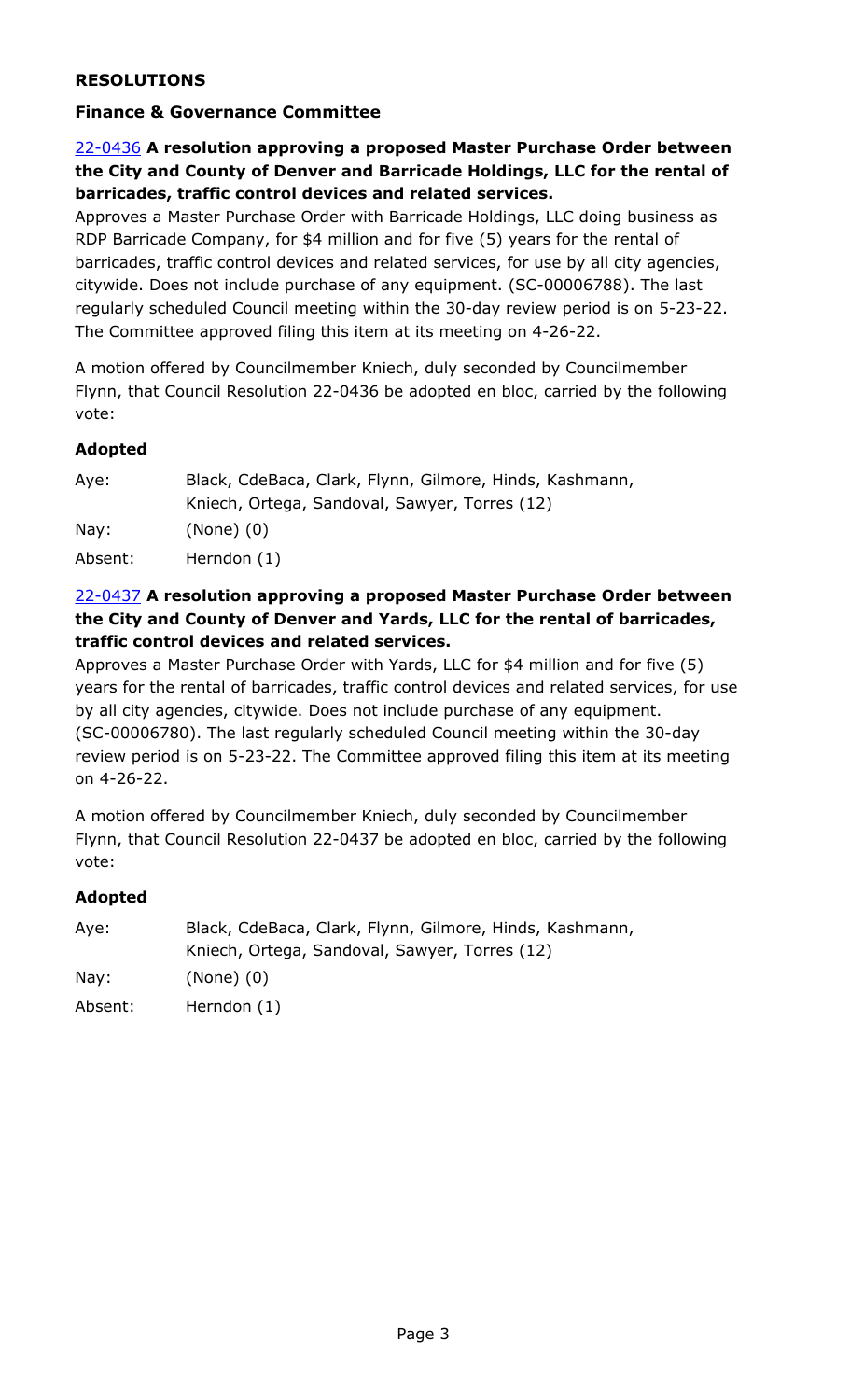## 22-0438 **A resolution approving the Mayor's appointments to the Denver American Indian Commission.**

Approves the following Mayoral appointments to the Denver American Indian Commission: Raven Payment and Dallin Maybee for terms effective immediately and expiring 7-11-24, or until a successor is duly appointed, and Shannon Subryan [and Carla Respects Nothing for terms effective immediately and expiring 7-11-25, or](http://denver.legistar.com/gateway.aspx?m=l&id=/matter.aspx?key=21505)  until a successor is duly appointed. The Committee approved filing this item at its meeting on 4-26-22.

A motion offered by Councilmember Kniech, duly seconded by Councilmember Flynn, that Council Resolution 22-0438 be adopted en bloc, carried by the following vote:

# **Adopted**

| Aye:    | Black, CdeBaca, Clark, Flynn, Gilmore, Hinds, Kashmann, |
|---------|---------------------------------------------------------|
|         | Kniech, Ortega, Sandoval, Sawyer, Torres (12)           |
| Nay:    | $(None)$ $(0)$                                          |
| Absent: | Herndon (1)                                             |

#### 22-0439 **A resolution approving a proposed Master Purchase Order between the City and County of Denver and Camfil USA, Inc. dba Air Filter Solutions concerning HVAC air filters and belt kits used at Denver International Airport.**

[Approves a Master Purchase Order with Camfil USA, Inc. doing business as Air Filter](http://denver.legistar.com/gateway.aspx?m=l&id=/matter.aspx?key=21506)  Solutions, for \$7 million and through 9-29-23, with up to 3 one-year options to renew, to supply HVAC air filters and belt kits used at Denver International Airport (DEN) in Council District 11. (SC-00006797). The last regularly scheduled Council meeting within the 30-day review period is on 5-23-22. The Committee approved filing this item at its meeting on 4-26-22.

A motion offered by Councilmember Kniech, duly seconded by Councilmember Flynn, that Council Resolution 22-0439 be adopted en bloc, carried by the following vote:

## **Adopted**

| Aye:    | Black, CdeBaca, Clark, Flynn, Gilmore, Hinds, Kashmann, |
|---------|---------------------------------------------------------|
|         | Kniech, Ortega, Sandoval, Sawyer, Torres (12)           |
| Nay:    | $(None)$ $(0)$                                          |
| Absent: | Herndon (1)                                             |

#### 22-0453 **A resolution approving a proposed Master Purchase Order between the City and County of Denver and National Barricade, LLC for the rental and purchase of barricades and traffic control devices and related services.**

Approves a Master Purchase Order with National Barricade, LLC for \$2,000,000 and [for five \(5\) years for the rental and purchase of barricades and traffic control devices](http://denver.legistar.com/gateway.aspx?m=l&id=/matter.aspx?key=21520)  and related services for use by all city agencies, citywide. (SC-00006787).

A motion offered by Councilmember Kniech, duly seconded by Councilmember Flynn, that Council Resolution 22-0453 be adopted en bloc, carried by the following vote:

## **Adopted**

Aye: Black, CdeBaca, Clark, Flynn, Gilmore, Hinds, Kashmann, Kniech, Ortega, Sandoval, Sawyer, Torres (12)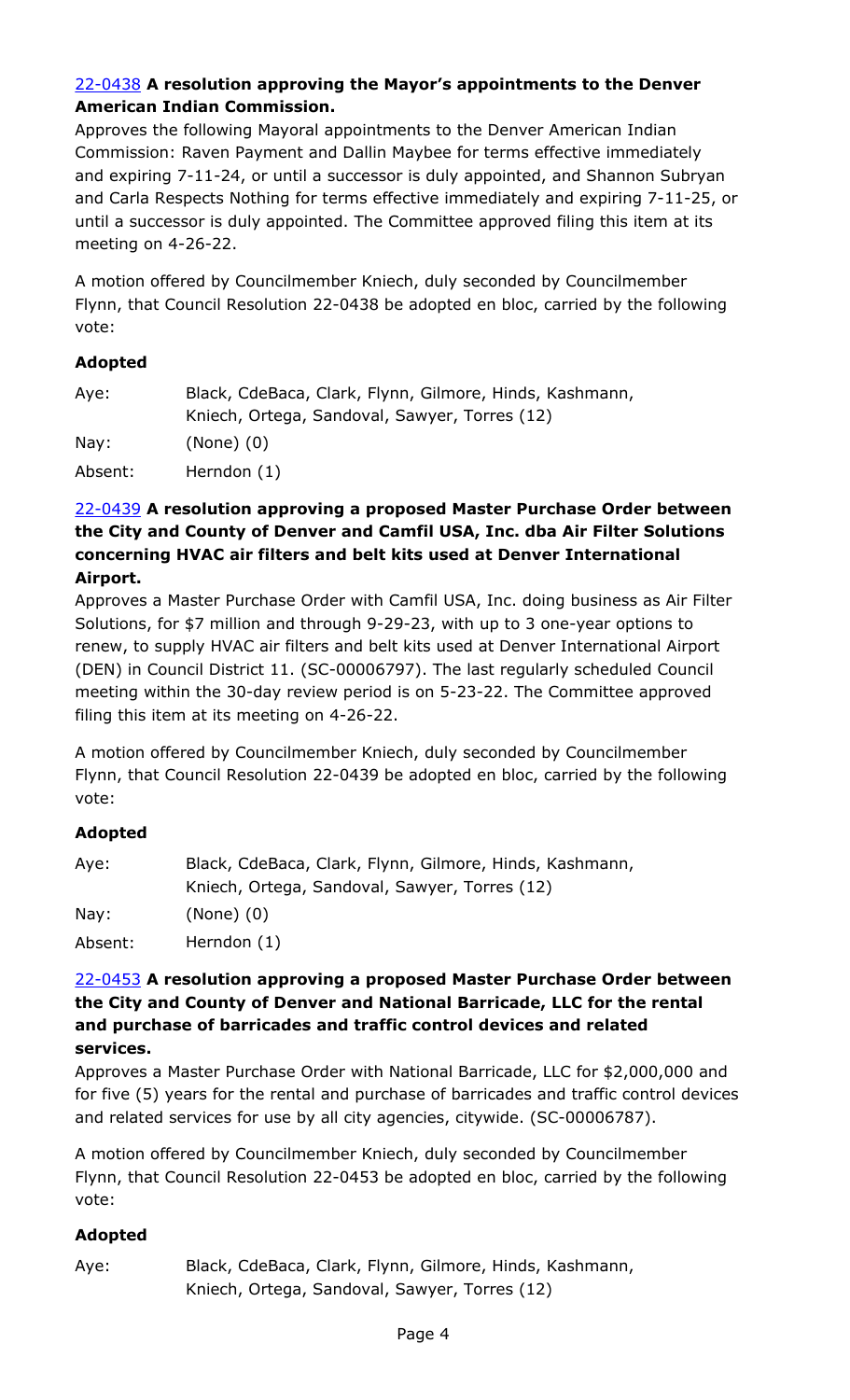Nay: (None) (0)

Absent: Herndon (1)

# 22-0492 **A resolution approving the City Council appointment of Adam Rice to the Board of Adjustment.**

Approves the City Council appointment of Adam Rice to the Board of [Adjustment. The Committee approved filing this item at its meeting on 5-3-22.](http://denver.legistar.com/gateway.aspx?m=l&id=/matter.aspx?key=21559)

A motion offered by Councilmember Kniech, duly seconded by Councilmember Flynn, that Council Resolution 22-0492 be adopted en bloc, carried by the following vote:

# **Adopted**

| Aye:    | Black, CdeBaca, Clark, Flynn, Gilmore, Hinds, Kashmann, |
|---------|---------------------------------------------------------|
|         | Kniech, Ortega, Sandoval, Sawyer, Torres (12)           |
| Nay:    | $(None)$ $(0)$                                          |
| Absent: | Herndon (1)                                             |

# 22-0493 **A resolution approving the City Council appointment of Dee Dee DeVuyst to the Board of Adjustment.**

Approves the City Council appointment of Dee Dee DeVuyst to the Board of [Adjustment. The Committee approved filing this item at its meeting on 5-3-22.](http://denver.legistar.com/gateway.aspx?m=l&id=/matter.aspx?key=21560)

A motion offered by Councilmember Kniech, duly seconded by Councilmember Flynn, that Council Resolution 22-0493 be adopted en bloc, carried by the following vote:

# **Adopted**

| Black, CdeBaca, Clark, Flynn, Gilmore, Hinds, Kashmann, |
|---------------------------------------------------------|
| Kniech, Ortega, Sandoval, Sawyer, Torres (12)           |
| (None) (0)                                              |
| Herndon (1)                                             |
|                                                         |

# 22-0494 **A resolution approving the joint City Council-Mayoral appointment of Tim Camarillo to the Board of Adjustment**

[Approves the joint City Council-Mayoral appointment of Tim Camarillo to the Board](http://denver.legistar.com/gateway.aspx?m=l&id=/matter.aspx?key=21561)  of Adjustment. The Committee approved filing this item at its meeting on 5-3-22.

A motion offered by Councilmember Kniech, duly seconded by Councilmember Flynn, that Council Resolution 22-0494 be adopted en bloc, carried by the following vote:

| Aye:            | Black, CdeBaca, Clark, Flynn, Gilmore, Hinds, Kashmann,<br>Kniech, Ortega, Sandoval, Sawyer, Torres (12) |
|-----------------|----------------------------------------------------------------------------------------------------------|
| $\textsf{Nay}:$ | $(None)$ $(0)$                                                                                           |
| Absent:         | Herndon (1)                                                                                              |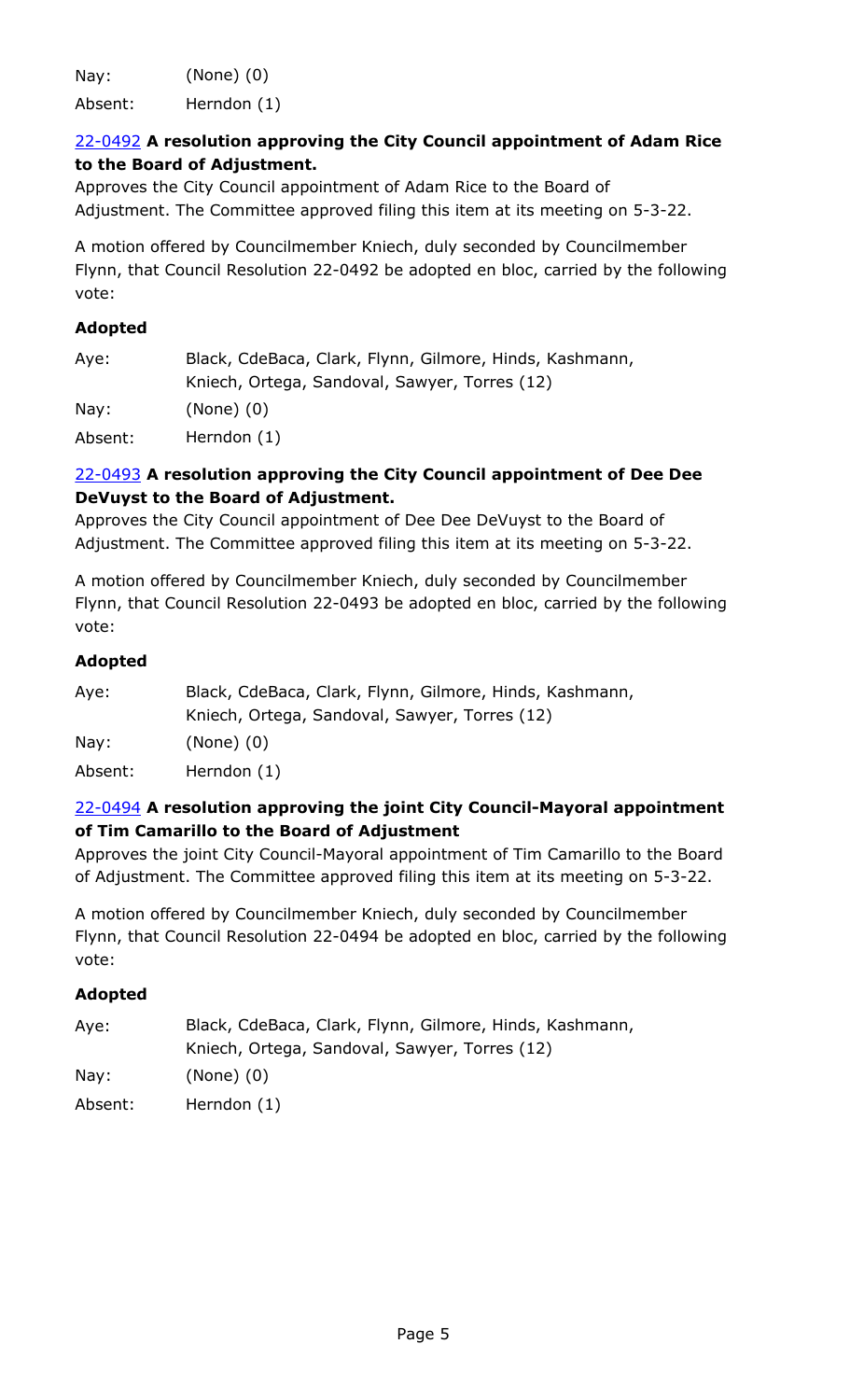# 22-0495 **A resolution approving the City Council appointment of Liia Koiv-Haus to the Board of Adjustment.**

[Approves the City Council appointment of Liia Koiv-Haus to the Board of Adjustment.](http://denver.legistar.com/gateway.aspx?m=l&id=/matter.aspx?key=21562)  The Committee approved filing this item at its meeting on 5-3-22.

A motion offered by Councilmember Kniech, duly seconded by Councilmember Flynn, that Council Resolution 22-0495 be adopted en bloc, carried by the following vote:

# **Adopted**

| Aye:    | Black, CdeBaca, Clark, Flynn, Gilmore, Hinds, Kashmann, |
|---------|---------------------------------------------------------|
|         | Kniech, Ortega, Sandoval, Sawyer, Torres (12)           |
| Nay:    | $(None)$ $(0)$                                          |
| Absent: | Herndon (1)                                             |

# **Land Use, Transportation & Infrastructure Committee**

## 22-0398 **A resolution approving a proposed Contract between the City and County of Denver and Cutler Repaving for 2022 Citywide Hot-In-Place recycling and repaving work.**

Approves a contract with Cutler Repaving for \$4,297,786.50 and for 180 days for 2022 Citywide Hot-In-Place recycling and repaving work (202261845). The last [regularly scheduled Council meeting within the 30-day review period is on 5-23-22.](http://denver.legistar.com/gateway.aspx?m=l&id=/matter.aspx?key=21465)  The Committee approved filing this item at its meeting on 4-12-22.

A motion offered by Councilmember Kniech, duly seconded by Councilmember Flynn, that Council Resolution 22-0398 be adopted en bloc, carried by the following vote:

## **Adopted**

| Aye:    | Black, CdeBaca, Clark, Flynn, Gilmore, Hinds, Kashmann, |
|---------|---------------------------------------------------------|
|         | Kniech, Ortega, Sandoval, Sawyer, Torres (12)           |
| Nay:    | $(None)$ $(0)$                                          |
| Absent: | Herndon (1)                                             |

## 22-0414 **A resolution approving a proposed amended Master Purchase Order between the City and County of Denver and Commsignia, Inc. to include additional locations for connected vehicle equipment associated with the Advanced Transportation and Congestion Management Technologies Deployment (ATCMTD) Program, specifically, On-Board Units and Roadside Units.**

[Amends a Master Purchase Order with Commsignia, Inc. to add \\$790,000 for a new](http://denver.legistar.com/gateway.aspx?m=l&id=/matter.aspx?key=21481)  total of \$1,215,000 to include additional locations for connected vehicle equipment associated with the Advanced Transportation and Congestion Management Technologies Deployment (ATCMTD) Program, specifically, On-Board Units and Roadside Units, citywide. No change to contract duration. (SC-00005877). The last regularly scheduled Council meeting within the 30-day review period is on 5-23-22. The Committee approved filing this item at its meeting on 4-19-22.

A motion offered by Councilmember Kniech, duly seconded by Councilmember Flynn, that Council Resolution 22-0414 be adopted en bloc, carried by the following vote:

## **Adopted**

Aye: Black, CdeBaca, Clark, Flynn, Gilmore, Hinds, Kashmann, Kniech, Ortega, Sandoval, Sawyer, Torres (12)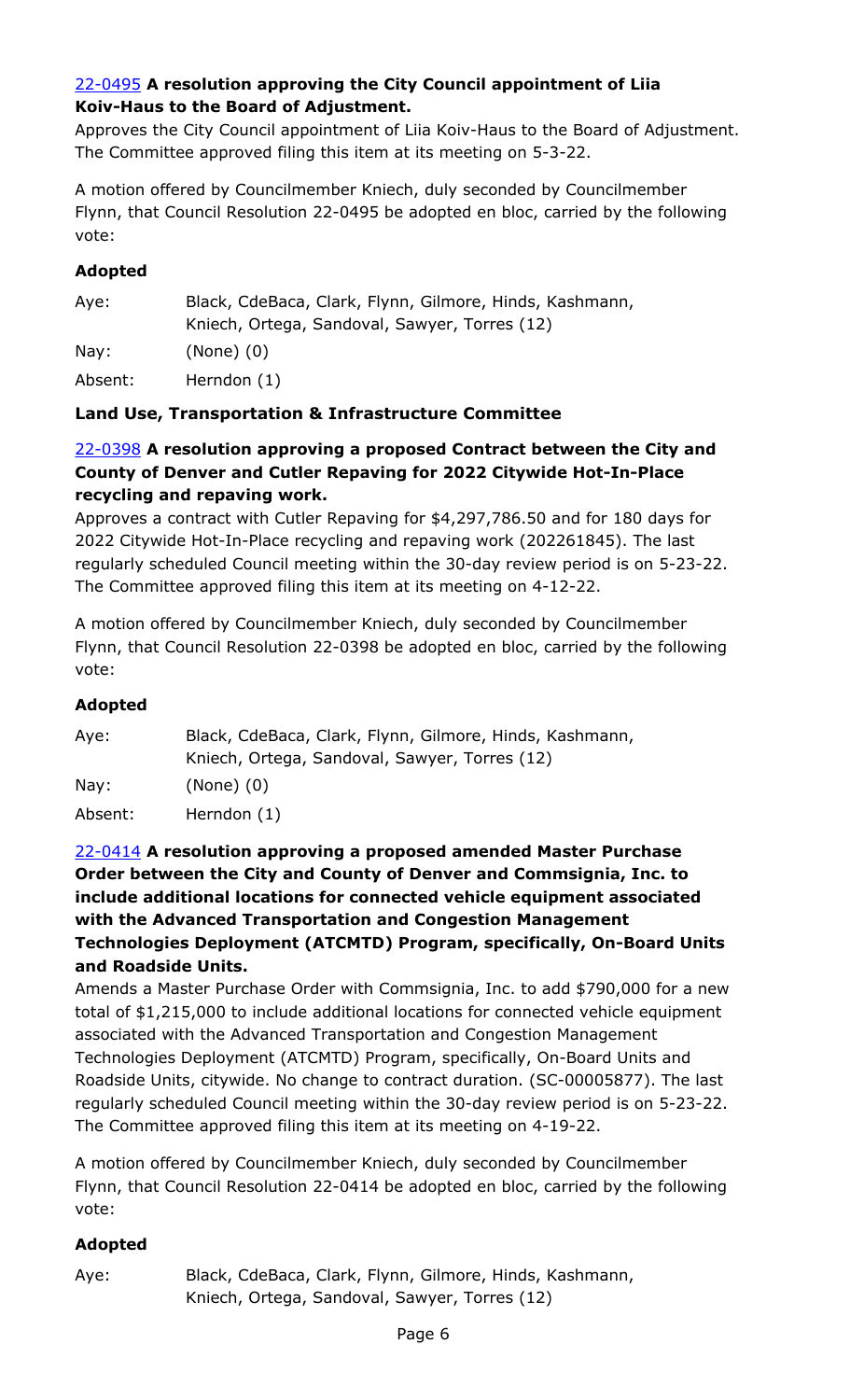Nay: (None) (0) Absent: Herndon (1)

22-0451 **A resolution approving a proposed Agreement between the City and County of Denver and AP Mountain States, LLC for their temporary use [of Denver Parks and Recreation property at Shoemaker Plaza in Confluence](http://denver.legistar.com/gateway.aspx?m=l&id=/matter.aspx?key=21518)  Park, to ensure pedestrian safety adjacent to private construction.** Approves a license agreement with AP Mountain States, LLC for \$35,000 and for 28

months for their temporary use of Denver Parks and Recreation property at Shoemaker Plaza in Confluence Park, located at 2250 15th Street in Council District 1, to ensure pedestrian safety adjacent to private construction. (202161091). The last regularly scheduled Council meeting within the 30-day review period is on 5-23-22. The Committee approved filing this item at its meeting on 4-26-22.

A motion offered by Councilmember Kniech, duly seconded by Councilmember Flynn, that Council Resolution 22-0451 be adopted en bloc, carried by the following vote:

# **Adopted**

| Aye:    | Black, CdeBaca, Clark, Flynn, Gilmore, Hinds, Kashmann, |
|---------|---------------------------------------------------------|
|         | Kniech, Ortega, Sandoval, Sawyer, Torres (12)           |
| Nay:    | $(None)$ $(0)$                                          |
| Absent: | Herndon (1)                                             |

# **Safety, Housing, Education & Homelessness Committee**

# 22-0446 **A resolution approving a proposed First Amendment and Modification Agreement between the City and County of Denver and The St. Francis Center to correct the maturity date of the loan made to The St. Francis Center for the acquisition of real property to be developed as affordable housing.**

Amends a loan agreement with the St. Francis Center to correct a clerical error and make the loan term 1-22-2022 through 2-1-2025 with the possibility of two, one-year extensions, as originally intended, for land acquisition for construction of [affordable housing at 221 North Federal Boulevard in Council District 3. No change to](http://denver.legistar.com/gateway.aspx?m=l&id=/matter.aspx?key=21513)  overall loan amount. (HOST-202262614-01, HOST-202054973-01). The last regularly scheduled Council meeting within the 30-day review period is on 5-23-22. The Committee approved filing this item at its meeting on 4-27-22.

A motion offered by Councilmember Kniech, duly seconded by Councilmember Flynn, that Council Resolution 22-0446 be adopted en bloc, carried by the following vote:

| Aye:    | Black, CdeBaca, Clark, Flynn, Gilmore, Hinds, Kashmann, |
|---------|---------------------------------------------------------|
|         | Kniech, Ortega, Sandoval, Sawyer, Torres (12)           |
| Nay:    | $(None)$ $(0)$                                          |
| Absent: | Herndon (1)                                             |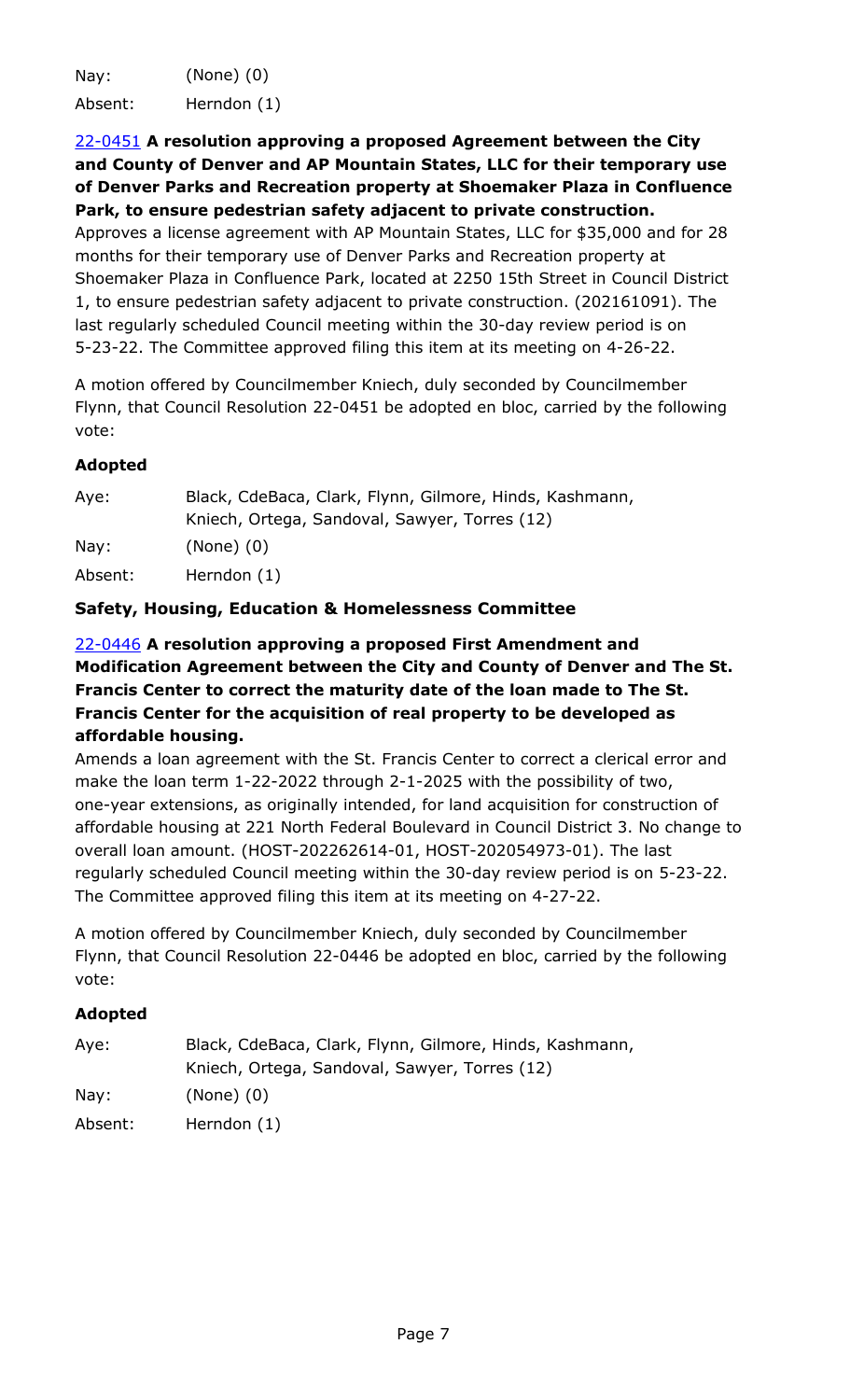# 22-0447 **A resolution approving a proposed Second Amendatory Agreement between the City and County of Denver and The Colorado Coalition for the Homeless to provide continued programming for the Supportive Housing Pay for Performance program.**

Amends a contract with Colorado Coalition for the Homeless (CCH) by adding [\\$2,995,267 for a new total of \\$8,159,233.00 and adding one year for a new end date](http://denver.legistar.com/gateway.aspx?m=l&id=/matter.aspx?key=21514)  of 12-31-2022 to provide continued programming for the Supportive Housing Pay for Performance (formerly Social Impact Bond) program, citywide. (HOST-202261987). The last regularly scheduled Council meeting within the 30-day review period is on 5-23-22. The Committee approved filing this item at its meeting on 4-27-22.

A motion offered by Councilmember Kniech, duly seconded by Councilmember Flynn, that Council Resolution 22-0447 be adopted en bloc, carried by the following vote:

# **Adopted**

| Aye:    | Black, CdeBaca, Clark, Flynn, Gilmore, Hinds, Kashmann, |
|---------|---------------------------------------------------------|
|         | Kniech, Ortega, Sandoval, Sawyer, Torres (12)           |
| Nay:    | $(None)$ $(0)$                                          |
| Absent: | Herndon (1)                                             |

## 22-0448 **A resolution approving a proposed Third Amendatory Agreement between the City and County of Denver and The Urban Institute to provide continued formal program evaluation for the Supportive Housing Pay for Performance program, citywide.**

[Amends a contract with The Urban Institute by adding \\$470,189.88 for a new total of](http://denver.legistar.com/gateway.aspx?m=l&id=/matter.aspx?key=21515)  \$1,496,250 and adds one year for a new end date of 4-30-2023 to provide continued formal program evaluation for the Supportive Housing Pay for Performance (formerly Social Impact Bond) program, citywide. (HOST-202261988). The last regularly scheduled Council meeting within the 30-day review period is on 5-23-22. The Committee approved filing this item at its meeting on 4-27-22.

A motion offered by Councilmember Kniech, duly seconded by Councilmember Flynn, that Council Resolution 22-0448 be adopted en bloc, carried by the following vote:

| Aye:    | Black, CdeBaca, Clark, Flynn, Gilmore, Hinds, Kashmann, |
|---------|---------------------------------------------------------|
|         | Kniech, Ortega, Sandoval, Sawyer, Torres (12)           |
| Nay:    | $(None)$ $(0)$                                          |
| Absent: | Herndon (1)                                             |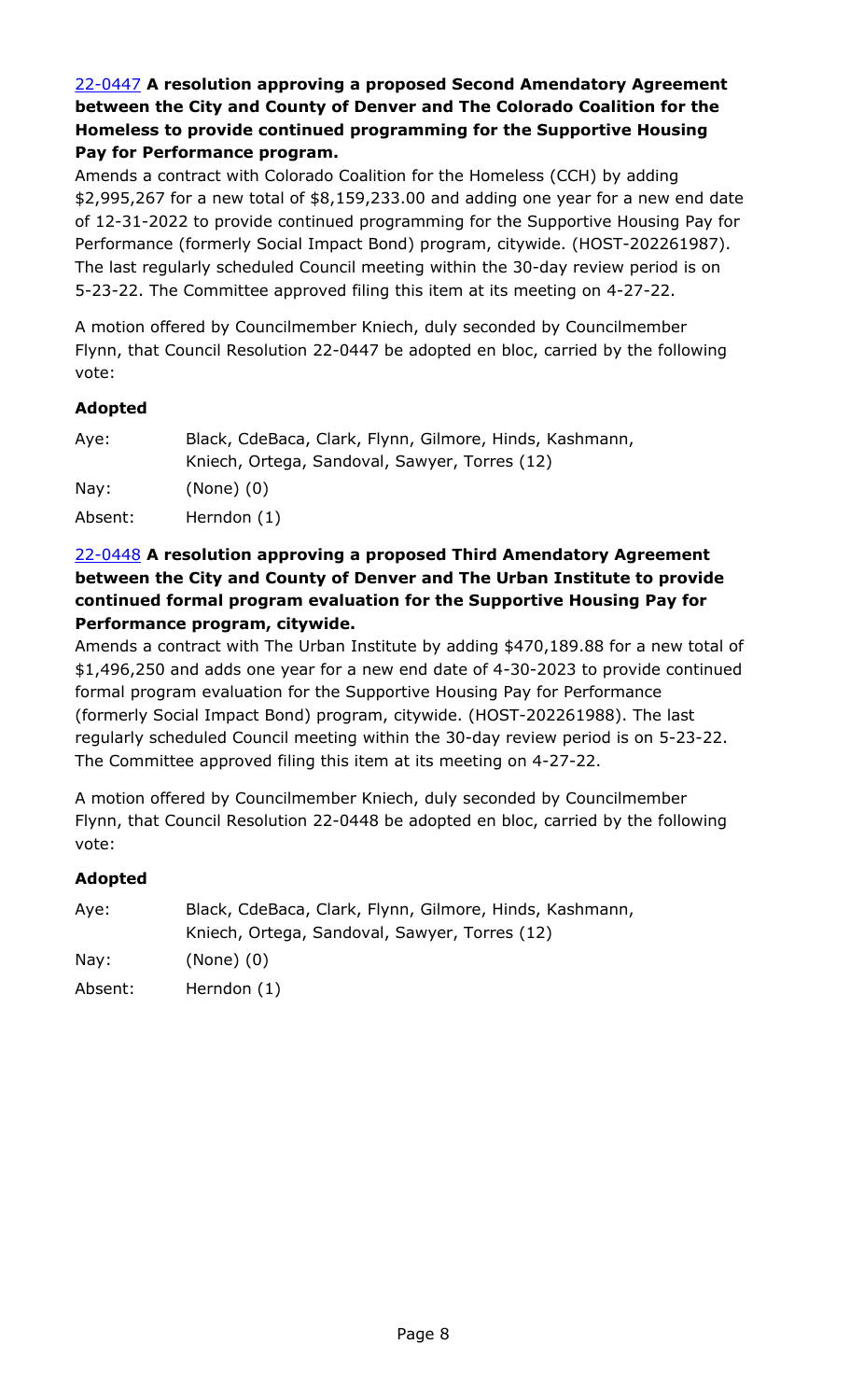# **BILLS FOR INTRODUCTION**

#### **Finance & Governance Committee**

22-0444 **A bill for an ordinance establishing four new Capital Funds in the [Grant and Other Money Projects Fund Series for the "Climate Federal Direct](http://denver.legistar.com/gateway.aspx?m=l&id=/matter.aspx?key=21511)  Capital Grants Fund" (38765), the "Climate Federal Pass-Through Capital Grants Fund" (38770), the "Climate State Capital Grants Fund" (38775), and the "Climate Private/Other Capital Grants Fund" (38780)" and authorizing the transfer of the Renewable Denver Initiative grant from the Colorado Department of Local Affairs from Grant Fund 11303 to Capital Grant Fund 38775.**

Approves the establishment of four new capital grant funds: 1) the Climate Federal Direct Capital Grants Fund (38765), 2) the Climate Federal Pass-Through Capital Grants Fund (38770), 3) the Climate State Capital Grants Fund (38775), and 4) the Climate Private/Other Capital Grants Fund (38780) and authorizes transferring Renewable Denver Initiative grant from the Colorado Department of Local Affairs from operating grant fund 11303 to capital grant fund 38775. The Committee approved filing this item at its meeting on 4-26-22.

Council Bill 22-0444 was ordered published

#### **Ordered published**

#### **Land Use, Transportation & Infrastructure Committee**

## 22-0425 **A bill or an ordinance changing the zoning classification for [multiple properties in the 38th & Blake station area to remove the 38th and](http://denver.legistar.com/gateway.aspx?m=l&id=/matter.aspx?key=21492)  Blake Station Area Incentive Overlay District (IO-1) and adjust underlying base zone districts.**

Approves a legislative map amendment to rezone multiple properties in the 38th & Blake station area to remove the 38th & Blake Incentive Overlay District (IO-1) and adjust underlying base zone districts for certain properties in Council District 9. The Committee approved filing this item at its meeting on 4-26-22.

Council Bill 22-0425 was ordered published with a future required public hearing on 6-6-22

#### **Ordered published with a future required public hearing**

## 22-0426 **A bill for an ordinance amending Chapter 27 of the Denver Revised Municipal Code concerning housing, revising provisions related to the linkage fee; repealing incentives for affordable housing; and adopting affordable housing requirements applicable to the creation of new dwelling units.**

Amends Chapter 27 of the Denver Revised Municipal Code to revise provisions related to the linkage fee, repeal incentives for affordable housing and adopt [affordable housing requirements applicable to the creation of new dwelling units. The](http://denver.legistar.com/gateway.aspx?m=l&id=/matter.aspx?key=21493)  Committee approved filing this item at its meeting on 4-26-22.

Council Bill 22-0426 was ordered published

#### **Ordered published**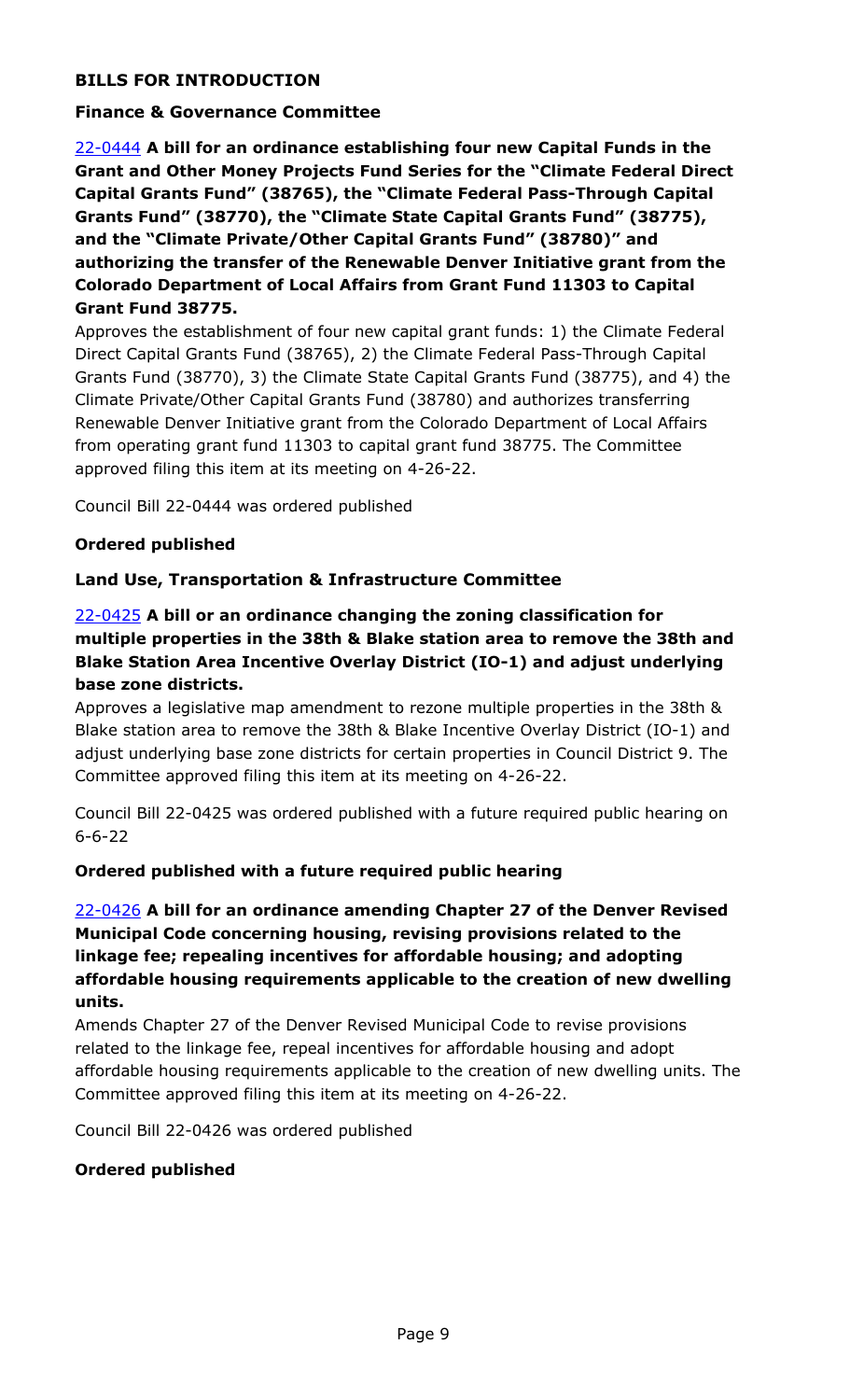# **Safety, Housing, Education & Homelessness Committee**

22-0401 **A bill for an ordinance amending the weapons and missiles division of the offenses chapter of the Denver Revised Municipal Code and the parks and recreation chapter of the Denver Revised Municipal Code to prohibit firearms in city-owned or leased buildings and city parks.** Amends Chapters 38 & 39 of the Denver Revised Municipal Code to prohibit [concealed carry within city parks and buildings owned by, leased by, or leased to the](http://denver.legistar.com/gateway.aspx?m=l&id=/matter.aspx?key=21468)  city. The Committee approved filing this item at its meeting on 4-27-22.

Council Bill 22-0401 was ordered published

#### **Ordered published**

## **BILLS FOR FINAL CONSIDERATION**

#### **Finance & Governance Committee**

# 22-0416 **A bill for an ordinance approving and providing for the execution of a proposed grant agreement between the City and County of Denver and the State of Colorado concerning the "UASI FY21" program and the funding therefor, and authorizing the purchase of capital equipment items from the "UASI FY21" Special Revenue Fund budget.**

Approves a grant agreement with the Colorado Department of Homeland Security and Emergency Management for \$3.12 million and through 8-31-24 to initiate the FY21 Urban Area Security Initiative Planning Grant (UASI) program and funding for [the North Central Region \(MOOEM-202262653\). The last regularly scheduled Council](http://denver.legistar.com/gateway.aspx?m=l&id=/matter.aspx?key=21483)  meeting within the 30-day review period is on 5-23-22. The Committee approved filing this item at its meeting on 4-19-22.

A motion offered by Councilmember Kniech, duly seconded by Councilmember Flynn, that Council Bill 22-0416 be placed upon final consideration and do pass en bloc, carried by the following vote:

#### **Placed upon final consideration and do pass**

| Aye: | Black, CdeBaca, Clark, Flynn, Gilmore, Hinds, Kashmann, |
|------|---------------------------------------------------------|
|      | Kniech, Ortega, Sandoval, Sawyer, Torres (12)           |
| Nay: | $(None)$ $(0)$                                          |

Absent: Herndon (1)

## **Land Use, Transportation & Infrastructure Committee**

## 22-0418 **A bill for an ordinance relinquishing the Easement, in its entirety, [recorded with the Denver Clerk & Recorder at Reception No. 2001204996](http://denver.legistar.com/gateway.aspx?m=l&id=/matter.aspx?key=21485)  located at 3701 York Street.**

Relinquishes the drainage, water, and sewage easement, in its entirety, as established in the non-exclusive and perpetual easement in Recordation No. 2001204996, located at 3701 York Street in Council District 9. The last regularly scheduled Council meeting within the 30-day review period is on 5-23-22. The Committee approved filing this item at its meeting on 4-19-22.

A motion offered by Councilmember Kniech, duly seconded by Councilmember Flynn, that Council Bill 22-0418 be placed upon final consideration and do pass en bloc, carried by the following vote:

## **Placed upon final consideration and do pass**

Aye: Black, CdeBaca, Clark, Flynn, Gilmore, Hinds, Kashmann, Kniech, Ortega, Sandoval, Sawyer, Torres (12)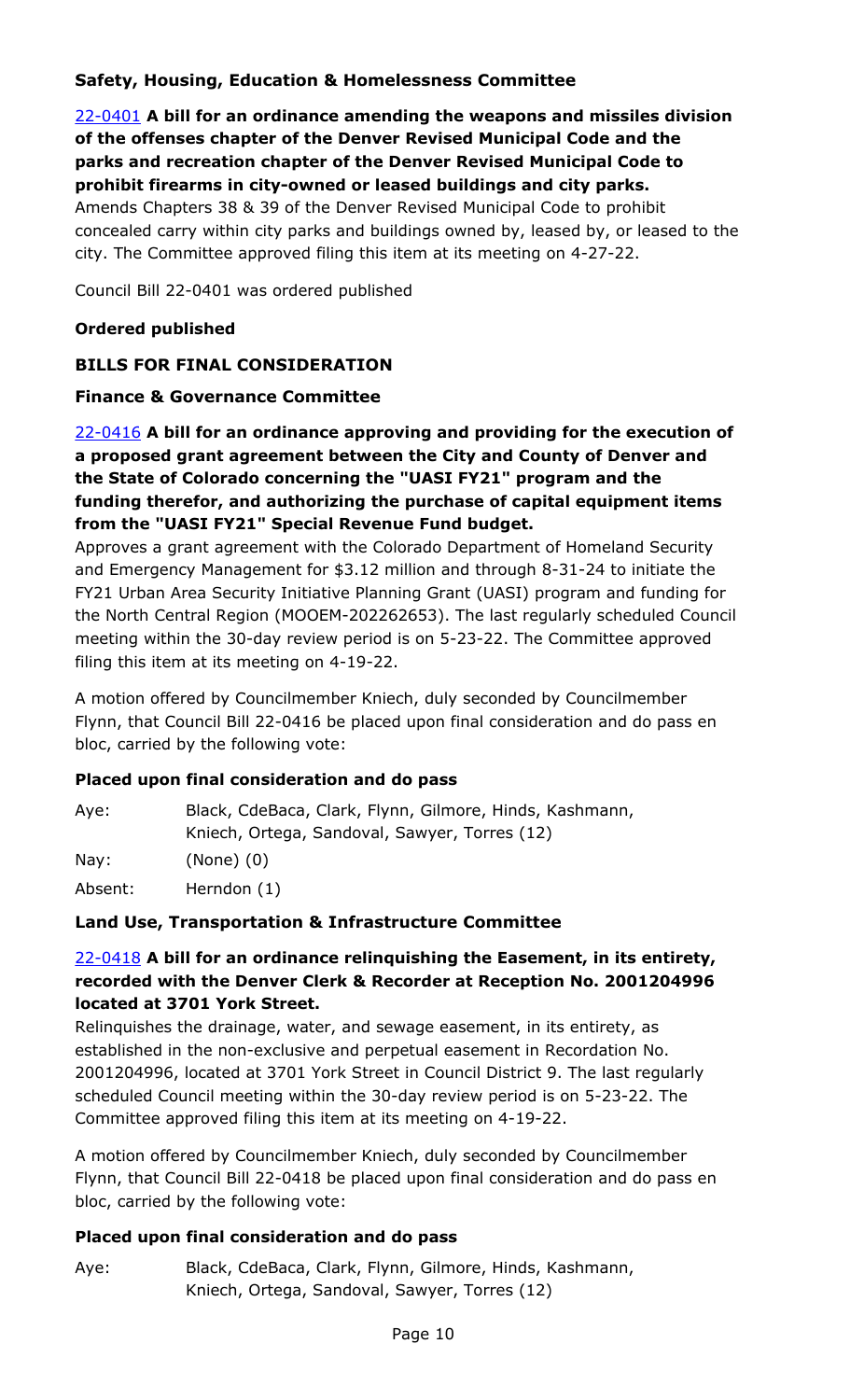Nay: (None) (0)

Absent: Herndon (1)

#### **PRE-RECESS ANNOUNCEMENT**

Council President Gilmore announced that tonight, there will be a required public hearing on Council Bill 22-0307, changing the zoning classification for 2900 North Eudora Street, 2685 North Dahlia Street and 3025 North Glencoe Street in North Park Hill; a required public hearing on Council Bill 22-0343, changing the zoning classification for multiple properties in Villa Park, Barnum and Barnum West; and, a required public hearing on Council Bill 22-0353, changing the zoning classification for 2264 South Williams Street in University. Anyone wishing to speak on any of these matters must go online to sign up during the recess of Council.

#### **RECESS**

Council took a recess.

#### **COUNCIL RECONVENES AND RESUMES ITS REGULAR SESSION**

#### **PUBLIC HEARINGS - BILLS FOR FINAL CONSIDERATION**

#### **Land Use, Transportation & Infrastructure Committee**

## 22-0307 **A bill for an ordinance changing the zoning classification for 2900 North Eudora Street, 2685 North Dahlia Street and 3025 North Glencoe Street in North Park Hill.**

Approves a map amendment to rezone property from U-SU-C to U-SU-C1, located at 2685 North Dahlia Street, and E-SU-DX to E-SU-D1X, located at 2900 North [Eudora Street and 3025 North Glencoe Street, in Council District 8. The Committee](http://denver.legistar.com/gateway.aspx?m=l&id=/matter.aspx?key=21374)  approved filing this item at its meeting on 3-29-22.

Council sat as a Committee of the Whole, commencing at 8:15 p.m., Council President Gilmore presiding, to hear speakers on Council Bill 22-0307. Jesse Parris signed up to speak in favor of the bill. No speakers signed up to speak in opposition of the bill. Edson Ibanez of Community Planning and Development delivered the staff report.

A motion offered by Councilmember Kniech, duly seconded by Councilmember Ortega, that Council Bill 22-0307 be placed upon final consideration and do pass, carried by the following vote:

#### **Placed upon final consideration and do pass**

| Ave:    | Black, CdeBaca, Clark, Flynn, Gilmore, Kashmann, Kniech, |
|---------|----------------------------------------------------------|
|         | Ortega, Sandoval, Sawyer, Torres (11)                    |
| Nay:    | $(None)$ $(0)$                                           |
| Absent: | Herndon, Hinds (2)                                       |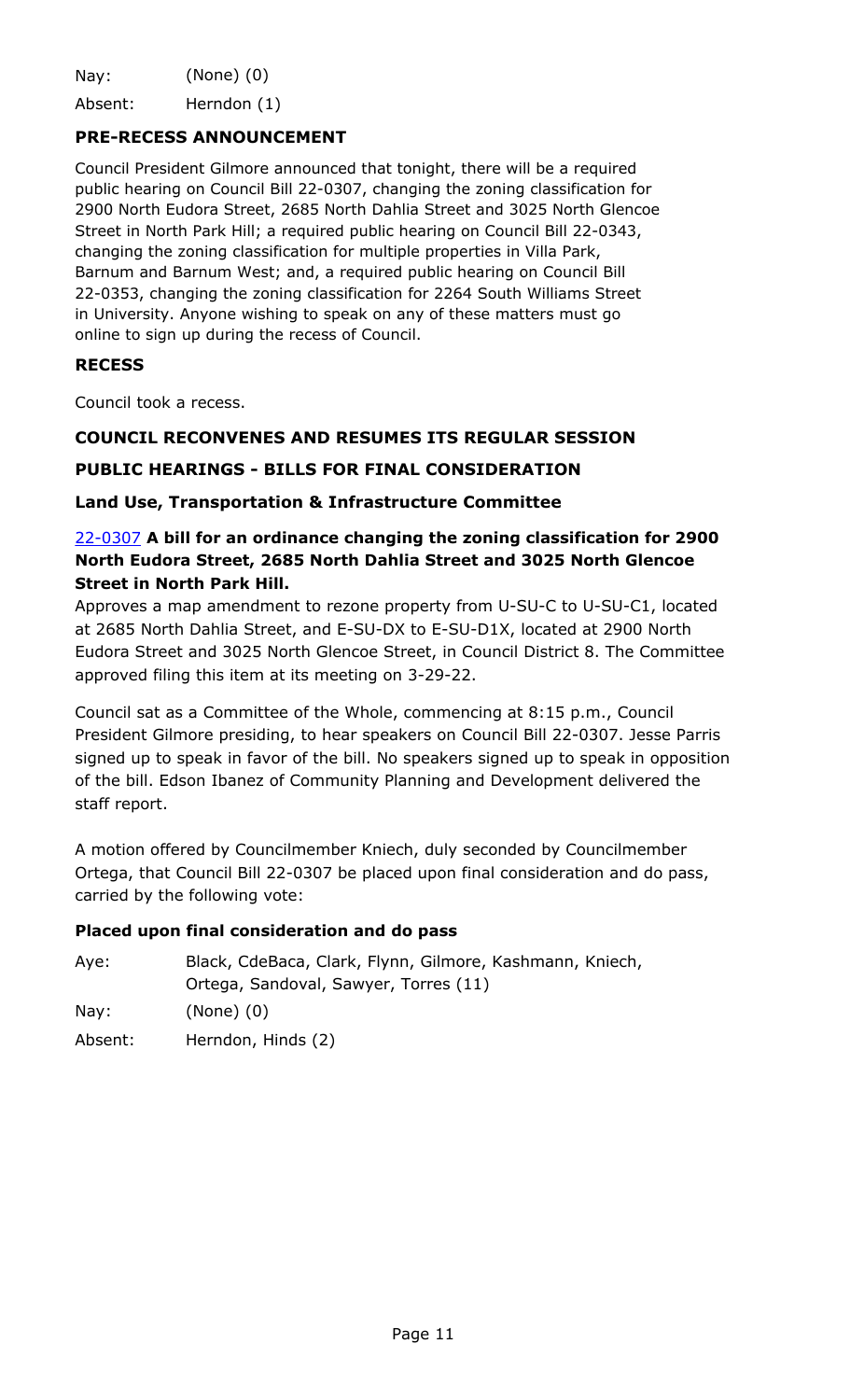# 22-0343 **A bill for an ordinance changing the zoning classification for multiple properties in Villa Park, Barnum and Barnum West.**

[Approves a legislative map amendment to rezone multiple properties from E-SU-D](http://denver.legistar.com/gateway.aspx?m=l&id=/matter.aspx?key=21410)  and E-SU-Dx to E-SU-D1 and E-SU-D1x, located in the Villa Park, Barnum, and Barnum West neighborhoods in Council District 3. The Committee approved filing this item at its meeting on 3-29-22.

Council sat as a Committee of the Whole, commencing at 8:28 p.m., Council President Gilmore presiding, to hear speakers on Council Bill 22-0343. Mara Owen, Jessica Calderon, Renee Martinez-Stone, Janice Mares, Valerie Koch, Adam Calderon and Jesse Parris signed up to speak in favor of the bill. No speakers signed up to speak in opposition of the bill. Libbie Adams of Community Planning and Development delivered the staff report.

A motion offered by Councilmember Kniech, duly seconded by Councilmember Ortega, that Council Bill 22-0343 be placed upon final consideration and do pass, carried by the following vote:

# **Placed upon final consideration and do pass**

| Aye:    | Black, CdeBaca, Clark, Flynn, Gilmore, Kashmann, Kniech, |
|---------|----------------------------------------------------------|
|         | Ortega, Sandoval, Sawyer, Torres (11)                    |
| Nay:    | $(None)$ $(0)$                                           |
| Absent: | Herndon, Hinds (2)                                       |

## 22-0353 **A bill for an ordinance changing the zoning classification for 2264 South Williams Street in University.**

Approves a map amendment to rezone property from U-SU-C to U-SU-C1, located [at 2264 South Williams Street in Council District 6. The Committee approved filing](http://denver.legistar.com/gateway.aspx?m=l&id=/matter.aspx?key=21420)  this item at its meeting on 3-29-22.

Council sat as a Committee of the Whole, commencing at 9:13 p.m., Council President Gilmore presiding, to hear speakers on Council Bill 22-0353. Jesse Parris signed up to speak in favor of the bill. No speakers signed up to speak in opposition of the bill. Valerie Herrera of Community Planning and Development delivered the staff report.

A motion offered by Councilmember Kniech, duly seconded by Councilmember Kashmann, that Council Bill 22-0353 be placed upon final consideration and do pass, carried by the following vote:

## **Placed upon final consideration and do pass**

| Aye:    | Black, CdeBaca, Clark, Flynn, Gilmore, Kashmann, Kniech, |
|---------|----------------------------------------------------------|
|         | Ortega, Sandoval, Sawyer, Torres (11)                    |
| Nay:    | $(None)$ $(0)$                                           |
| Absent: | Herndon, Hinds (2)                                       |